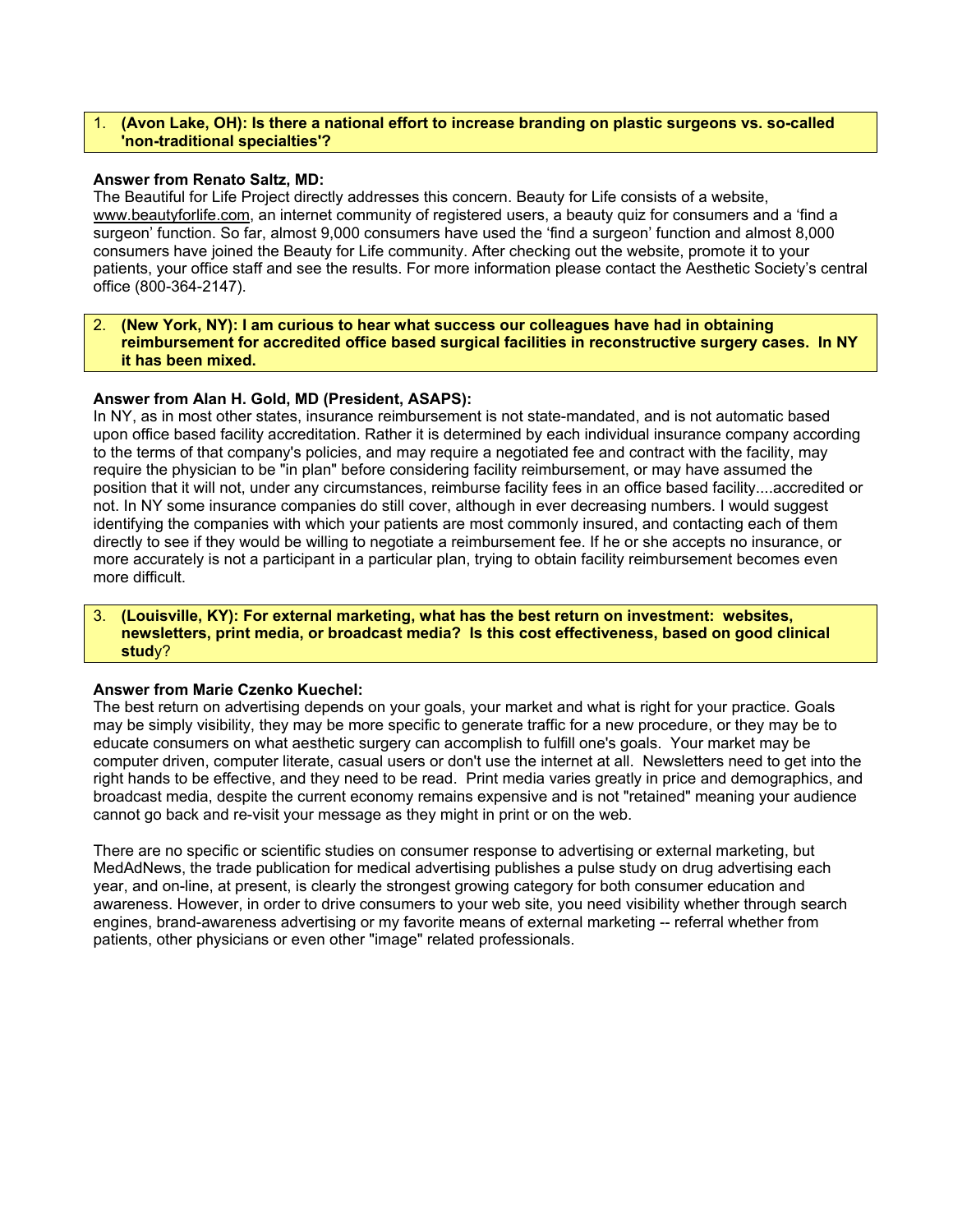#### 4. **(Scottsdale, AZ): Do you think the announcements today regarding the Small Business Admin changes will make working capital more available? One way to cut overhead is to consolidate debt and decrease interest rates.**

## **Answer from Dr. Daniel B. Dubin, MD:**

I did see a press release in the middle of March indicating that the government was allocating capital to make it easier for banks to provide SBA loans. Further, the government was willing to guarantee up to 90% and to waive certain fees. However, I did not see specifics regarding the interest rates that these loans may have.

As a general rule, when one can consolidate debt and reduce interest payments on favorable terms this is a good idea. It is possible that the government plan will make it easier for doctors to access capital to do this. One thing to consider is the pre-payment penalties on the existing debt as one is taking into account all of the costs of refinancing.

Please see www.sba.gov for more information.

# **5. (Neenah, WI): Do you suggest free services to your staff's friends? If so - do you set a limit?**

#### **Answer from Dan C. Mills, II, MD:**

We have a policy for staff to have injectables (free with samples, and costs if we don't get samples from the company) and for their immediate family (25% off of regular fee--as costs of goods are usually 50% of the overall fee). We do not have a 'friends' category as this can be a slippery slope of who qualifies. I find this to be a decision of the physician on a case-by-case basis. For example, if anyone sent me 6 full paying customers, I would give them a discount. We have a package for friends, so if someone brings in a friend that has spent over \$500, they get \$50 off their treatment as a package.

## **6. (Boca Raton, FL): What if the board-certified plastic surgeon is now working for sub standard clinics, as they had to close their office? What advice would you offer?**

#### **Answer from Renato Saltz, MD:**

I would be very concerned about liability issues, including products and other treatments offered. Be careful if you are titled "medical director" of the clinic/spa. You are legally responsible for everything offered and treated there.

**7. (Size of practice) A one man practice has different needs than larger, 3-4 member practices. Some of the recommendations Dr. Codner spoke of pertain more to larger sized practices than a one man practice – any advice? As for our membership, what is the percentage of single practitioners?** 

#### **Answer from Mark A. Codner, MD:**

For a single physician practice, reducing costs through negotiating rent, equipment leases, and malpractice coverage will make the most impact. The majority of ASAPS members are in solo practice.